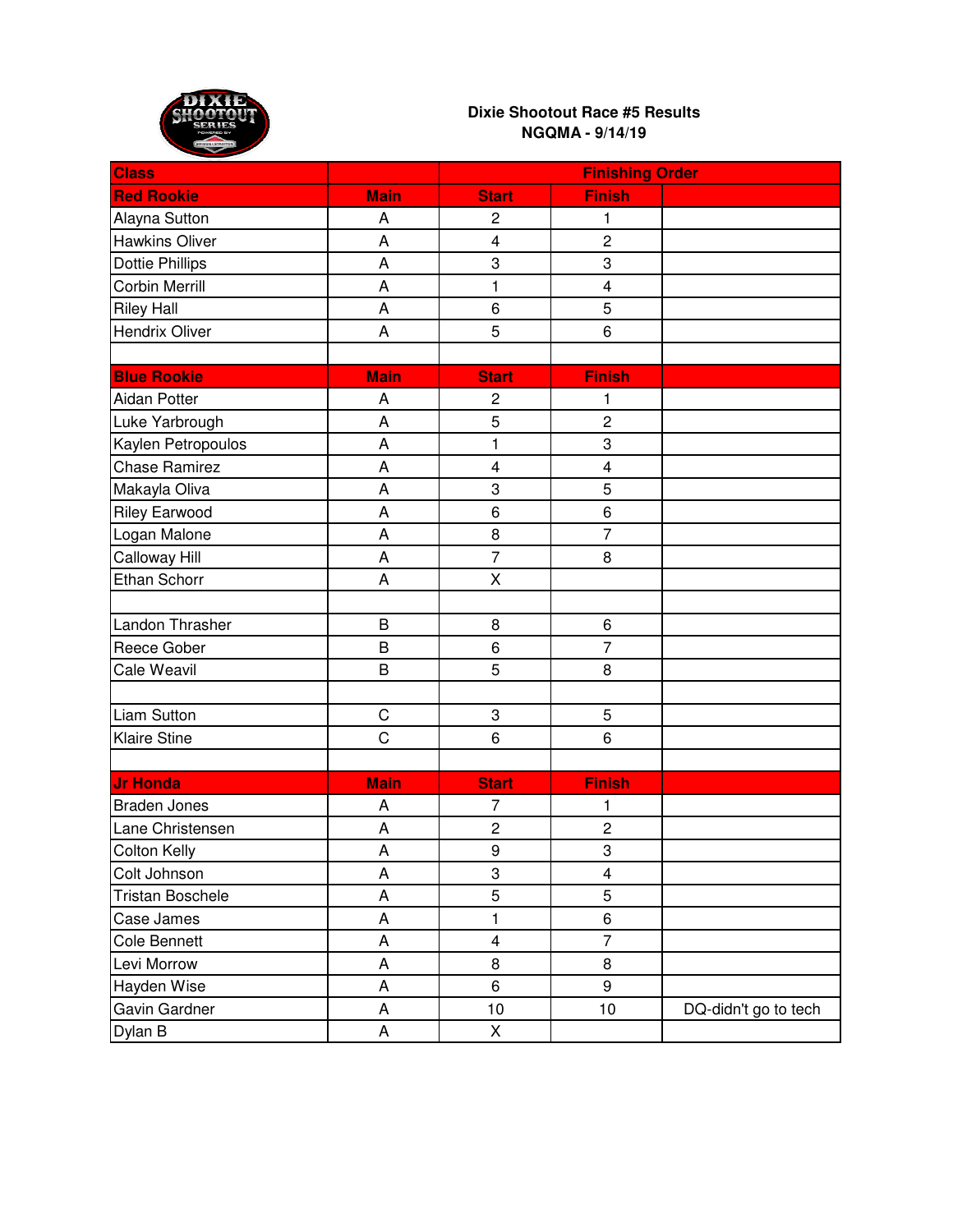

| <b>Class</b>             |                | <b>Finishing Order</b>  |                |            |
|--------------------------|----------------|-------------------------|----------------|------------|
|                          |                |                         |                |            |
| Johnny Chenier           | B              | $\overline{2}$          | 6              |            |
| Kaiden Hazel             | $\overline{B}$ | 6                       | $\overline{7}$ |            |
| <b>Bailey Scott</b>      | B              | $\overline{7}$          | 8              |            |
| Haze Asher               | B              | 9                       | 9              |            |
| <b>Avery Thomas</b>      | $\mathsf B$    | 10                      | 10             |            |
|                          |                |                         |                |            |
| <b>Sr Honda</b>          | <b>Main</b>    | <b>Start</b>            | <b>Finish</b>  |            |
| <b>Blake Cox</b>         | A              | 10                      | 1              |            |
| <b>Reed Whitney</b>      | A              | $\overline{\mathbf{4}}$ | $\overline{2}$ |            |
| Max Reaves               | A              | 1                       | $\overline{3}$ |            |
| Alex Pate                | A              | 5                       | $\overline{4}$ |            |
| <b>George Phillips</b>   | A              | 8                       | 5              |            |
| <b>Blake Prall</b>       | $\overline{A}$ | $\overline{c}$          | $\overline{6}$ |            |
| <b>Braden Scott</b>      | A              | 6                       | $\overline{7}$ |            |
| Kale Van Sickle          | A              | $\overline{7}$          | 8              |            |
| Slate Jones              | A              | 3                       | 9              | <b>DNF</b> |
| Seth Christensen         | A              | $\overline{9}$          | 10             | <b>DNF</b> |
| <b>Madison Pritchett</b> | A              | X                       |                |            |
|                          |                |                         |                |            |
| <b>Andrew Thomas</b>     | $\overline{B}$ | 9                       | 6              |            |
| <b>Taylor Corum</b>      | $\overline{B}$ | 10                      | $\overline{7}$ |            |
| <b>Carter Whalen</b>     | B              | 8                       | 8              |            |
| <b>Brody Gunter</b>      | B              | $\mathbf{1}$            | 9              |            |
| Caleb Edington           | B              | $\overline{4}$          | 10             | <b>DNF</b> |
| Carter Erickson          | $\overline{B}$ | X                       |                |            |
|                          |                |                         |                |            |
| Aidan Foley              | $\mathsf C$    | 6                       | 6              |            |
| Holden Allen             | $\overline{C}$ | 3                       | $\overline{7}$ |            |
| Hunter Taylor            | $\mathbf C$    | $\overline{\mathbf{4}}$ | 8              |            |
| <b>Abram Wilkins</b>     | $\mathsf C$    | $\overline{c}$          | 9              | <b>DNS</b> |
|                          |                |                         |                |            |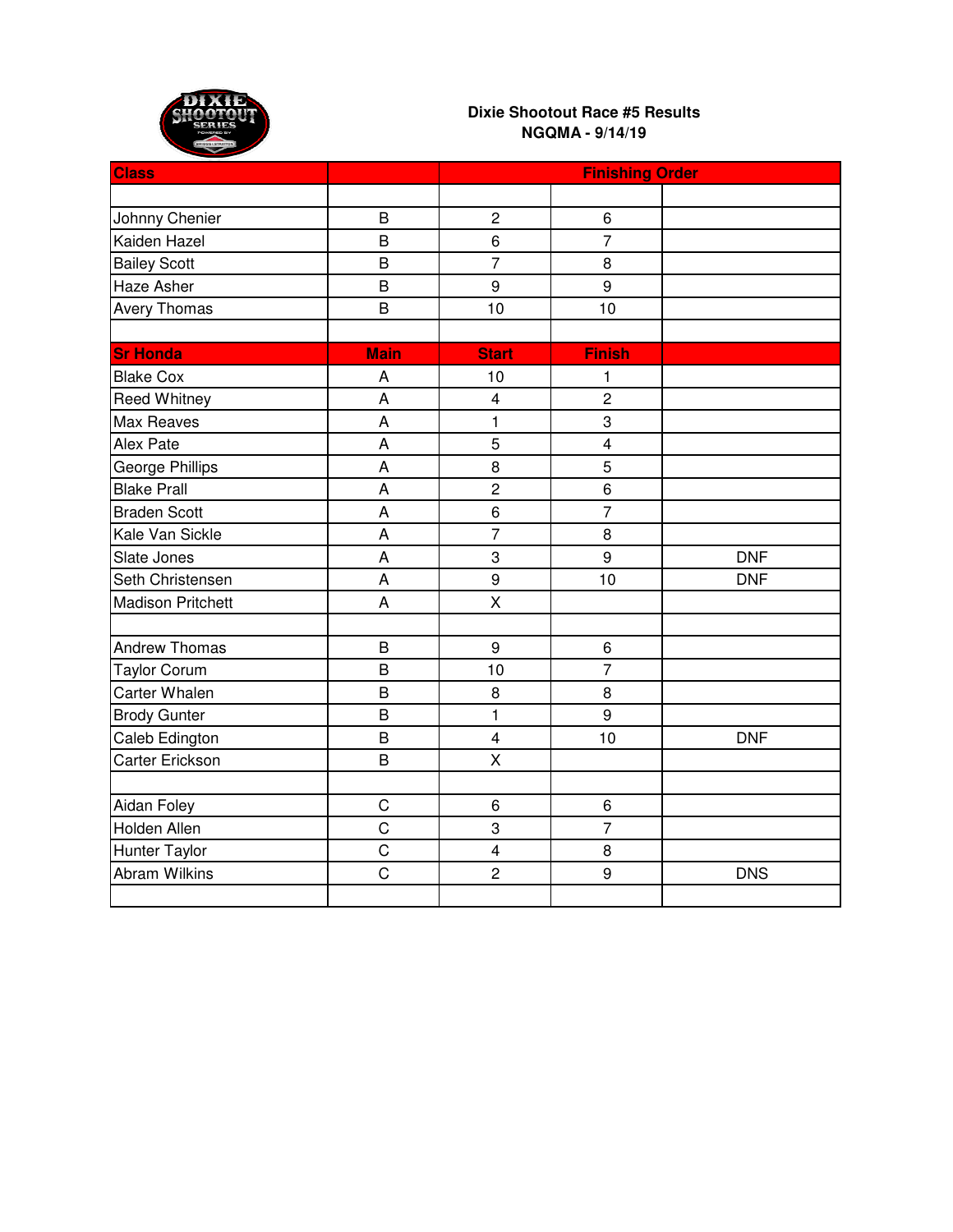

| <b>Class</b>             |                           | <b>Finishing Order</b>  |                         |  |
|--------------------------|---------------------------|-------------------------|-------------------------|--|
| <b>Hvy Honda</b>         | <b>Main</b>               | <b>Start</b>            | <b>Finish</b>           |  |
| Alex Reling              | A                         | $\overline{c}$          | 1                       |  |
| <b>Taylor Watson</b>     | A                         | 7                       | $\overline{2}$          |  |
| <b>Bailey Spitulski</b>  | A                         | 8                       | 3                       |  |
| Benjamin Rogers          | A                         | $\overline{\mathbf{4}}$ | $\overline{\mathbf{4}}$ |  |
| Brayden Whalen           | A                         | 6                       | 5                       |  |
| Rayden Gober             | A                         | 10                      | 6                       |  |
| <b>Theron Hill</b>       | A                         | 3                       | $\overline{7}$          |  |
| <b>Boston Oliver</b>     | A                         | 5                       | 8                       |  |
| <b>Dillon Thomas</b>     | A                         | $\mathbf{1}$            | 9                       |  |
| <b>Ethan Gregory</b>     | A                         | X                       | 10                      |  |
| Jackson Kent             | A                         | $\boldsymbol{9}$        | 11                      |  |
|                          |                           |                         |                         |  |
| <b>Jr Animal</b>         | <b>Main</b>               | <b>Start</b>            | <b>Finish</b>           |  |
| <b>Braden Jones</b>      | A                         | $\overline{c}$          | 1                       |  |
| Lane Christensen         | A                         | 1                       | $\overline{c}$          |  |
| Levi Morrow              | A                         | $\overline{7}$          | 3                       |  |
| <b>Cole Bennett</b>      | A                         | $\overline{\mathbf{4}}$ | $\overline{\mathbf{4}}$ |  |
| Case James               | A                         | 3                       | 5                       |  |
| Hayden Wise              | A                         | 5                       | 6                       |  |
| Gavin Gardner            | A                         | 6                       | $\overline{7}$          |  |
| Dylan B                  | A                         | $\boldsymbol{9}$        | 8                       |  |
| Kaiden Hazel             | A                         | 8                       | 9                       |  |
|                          |                           |                         |                         |  |
| <b>Sr Animal</b>         | <b>Main</b>               | <b>Start</b>            | <b>Finish</b>           |  |
| Gavan Boschele           | A                         | 1                       | 1                       |  |
| Max Reaves               | A                         | $\overline{c}$          | $\overline{c}$          |  |
| <b>Austin Harrison</b>   | A                         | $\overline{\mathbf{4}}$ | 3                       |  |
| <b>Blake Cox</b>         | A                         | 8                       | $\overline{\mathbf{4}}$ |  |
| Alex Pate                | A                         | $\overline{7}$          | 5                       |  |
| George Phillips          | $\mathsf A$               | 5                       | $\,6\,$                 |  |
| <b>Blake Prall</b>       | $\boldsymbol{\mathsf{A}}$ | 3                       | $\overline{7}$          |  |
| <b>Braden Scott</b>      | $\boldsymbol{\mathsf{A}}$ | $\,6$                   | 8                       |  |
| <b>Brody Gunter</b>      | A                         | 9                       | 9                       |  |
| Caleb Edington           | A                         | 10                      | 10                      |  |
| <b>Madison Pritchett</b> | A                         | Χ                       |                         |  |
|                          |                           |                         |                         |  |
| Aidan Foley              | $\mathsf B$               | $\overline{5}$          | 6                       |  |
| Holden Allen             | B                         | 3                       | $\overline{7}$          |  |
|                          |                           |                         |                         |  |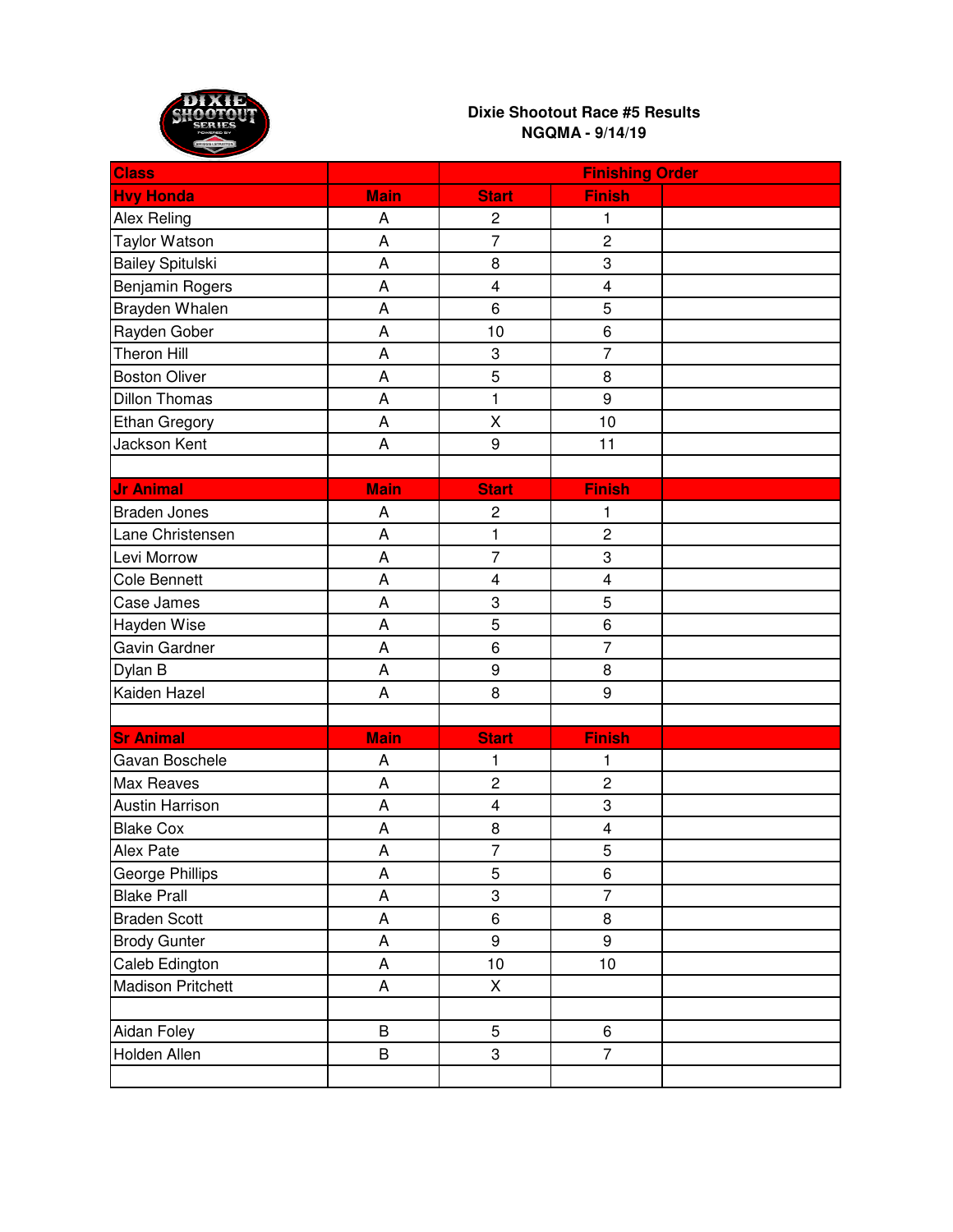

| <b>Class</b>           |                | <b>Finishing Order</b>  |                         |            |
|------------------------|----------------|-------------------------|-------------------------|------------|
| <b>Lt 160</b>          | <b>Main</b>    | <b>Start</b>            | <b>Finish</b>           |            |
| <b>Braden Jones</b>    | A              | 3                       | 1                       |            |
| <b>Max Reaves</b>      | A              | $\overline{7}$          | $\overline{2}$          |            |
| Gavan Boschele         | A              | $\overline{\mathbf{4}}$ | 3                       |            |
| <b>Reed Whitney</b>    | A              | 6                       | $\overline{\mathbf{4}}$ |            |
| <b>Oliver Dibble</b>   | A              | 10                      | 5                       |            |
| <b>Abram Wilkins</b>   | A              | $\overline{c}$          | 6                       |            |
| Levi Morrow            | A              | 8                       | $\overline{7}$          |            |
| Slate Jones            | A              | 1                       | 8                       | <b>DNF</b> |
| Seth Christensen       | A              | $\boldsymbol{9}$        | 9                       | <b>DNF</b> |
| George Phillips        | A              | 5                       | 10                      | <b>DNF</b> |
| Kale Van Sickle        | A              | X                       |                         |            |
|                        |                |                         |                         |            |
| <b>Taylor Corum</b>    | $\mathsf B$    | $\sqrt{5}$              | $\,6$                   |            |
| Holden Allen           | $\overline{B}$ | $\overline{7}$          | $\overline{7}$          |            |
|                        |                |                         |                         |            |
| <b>Hvy 160</b>         | <b>Main</b>    | <b>Start</b>            | <b>Finish</b>           |            |
| <b>Dillon Thomas</b>   | A              | 1                       | 1                       |            |
| <b>Alex Reling</b>     | A              | 3                       | $\overline{c}$          |            |
| Joshua Kunstbeck       | A              | $\overline{\mathbf{4}}$ | 3                       |            |
| <b>Taylor Watson</b>   | A              | $\overline{c}$          | $\overline{\mathbf{4}}$ |            |
| <b>Boston Oliver</b>   | A              | 5                       | 5                       |            |
| Benjamin Rogers        | A              | 6                       | $\,6$                   |            |
| <b>Blake Clouser</b>   | A              | $\overline{7}$          | $\overline{7}$          |            |
|                        |                |                         |                         |            |
| Lt WF                  | <b>Main</b>    | <b>Start</b>            | <b>Finish</b>           |            |
| <b>Reed Whitney</b>    | A              | $\overline{c}$          | 1                       |            |
| George Phillips        | A              | 8                       | $\overline{c}$          |            |
| <b>Austin Harrison</b> | A              | $\overline{7}$          | 3                       |            |
| <b>Abram Wilkins</b>   | A              | $\overline{\mathbf{4}}$ | $\overline{\mathbf{4}}$ |            |
| Seth Christensen       | A              | 5                       | 5                       |            |
| Gavan Boschele         | $\mathsf A$    | $\mathbf{1}$            | $\overline{6}$          |            |
| <b>Braden Scott</b>    | A              | 3                       | $\overline{7}$          |            |
| Slate Jones            | A              | 6                       | 8                       |            |
| <b>Brody Gunter</b>    | A              | 9                       | 9                       |            |
| Oliver Dibble          | A              | 10                      | 10                      |            |
|                        |                |                         |                         |            |